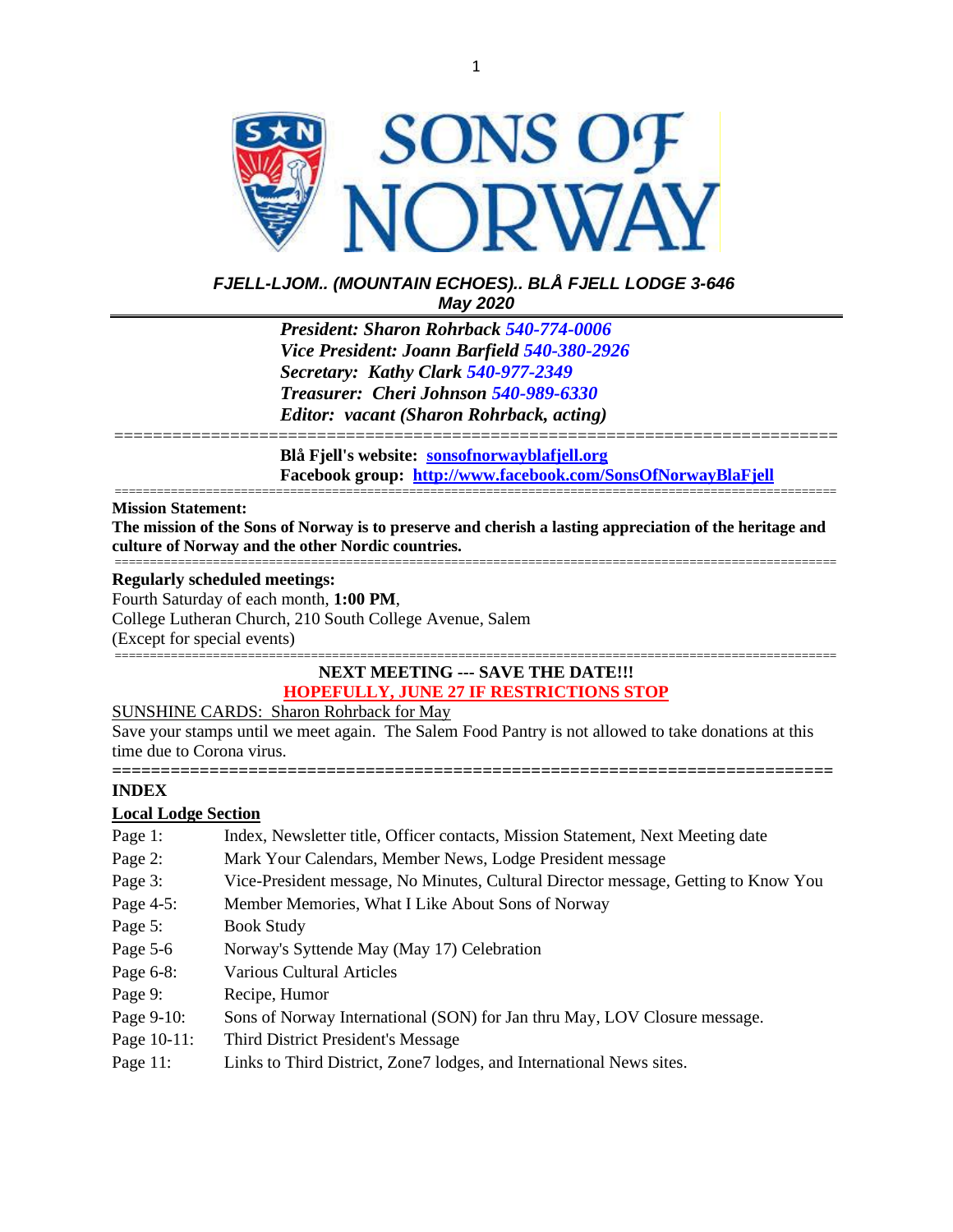## **MARK YOUR CALENDARS**

## **BLÅ FJELL LODGE**

|               | Hopefully the Corona restrictions will be cancelled, so we can have the                 |
|---------------|-----------------------------------------------------------------------------------------|
|               | Jun 27, 2020 Meeting at CLC 1-3pm. Movie month: Frozen II                               |
|               | JULY 11, 2020 new date: Local Colors Festival, 11am-5pm (setup at Bla Fjell tent 9am)   |
|               | Sharon will need volunteers to work at the booth and provide baked goods.               |
| July 25, 2020 | Picnic at Smith Mountain Lake home of Larry Norman                                      |
| Aug 22, 2020  | Usually our month off, but board to decide whether to have mtg to catch up on programs. |
| Aug ??, 2020: | date to be confirmed for Yard Sale Fundraiser at the home of Cheri Johnson              |
| Sep 26, 2020  | Meeting at CLC 1-3pm Program: Viking Auction                                            |
|               | Oct 9, Faith Christian School (Leif Eriksson Day pgm by Cheri only)                     |
| Oct 24, 2020  | SON 125th Anniversary Gala and BlaFjell 24th Anniv at CLC 1-3 pm.                       |
|               | Nov 6, 2020 Viking Day at Faith Christian School (pgm by Cheri & 6 other members.       |
| Nov 21, 2020  | Meeting at CLC 1-3pm. Program: Heritage. Vote on new officers for 2021-2022.            |
|               | Dec 11, 2020 St. Lucia Concert at St. Andrew Catholic Church                            |
| Dec 12, 2020  | Julefest Nordic Feast at CLC 1-3pm.                                                     |

### **THIRD DISTRICT AND/OR ZONE 7 LODGE EVENTS**

Land of the Vikings closed immediately. See article on page 11.

#### **MEMBER NEWS**

===========================================================================

**May Birthdays:** Kathy Clark 5/3 Gracelynn Clark 5/4 Annita Nelson 5/13

=====================================================================

## **LODGE PRESIDENT'S MESSAGE**

**USE SON sofn.com site is valuable for current and historical information. Use it often!** One item I retrieved from it for this newsletter was important information in its 125years for March, April and May. See later article.

**May 8 [1945]: Liberation Day, marks the end of Norway's occupation during World War.**  Liberation Day, known in Norwegian as **Frigjøringsdagen**, is marked every year in Norway on May 8.

**May 17 [1845]:** a special Constitution Day celebration annually in Norway, and for those with Norwegian heritage. See article in the Culture section of this newsletter.

Sharon Rohrback, President

**=========================================================================**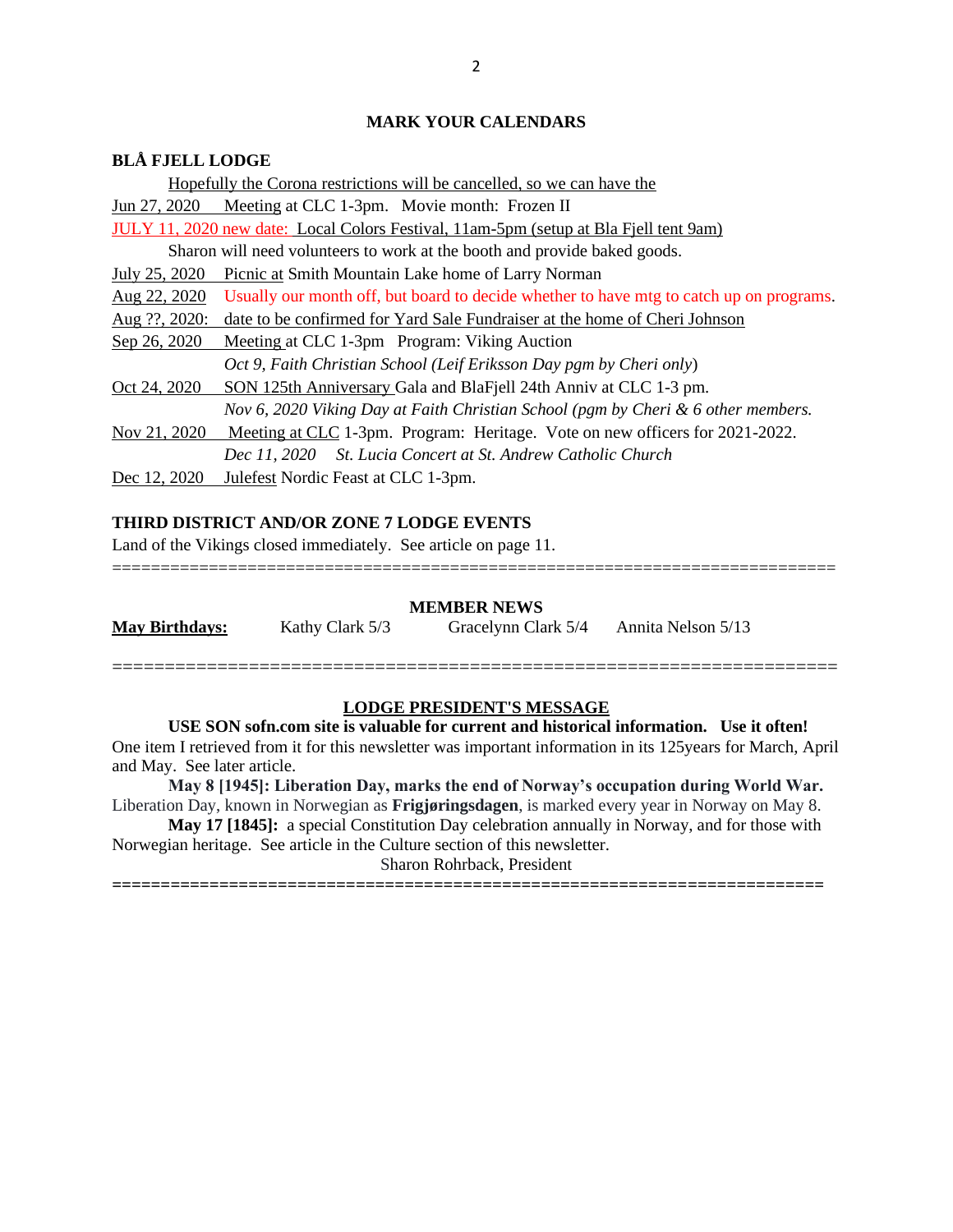### **VICE PRESIDENT/MEMBERSHIP DIRECTOR MESSAGE**

We trust that this Pandemic is not causing you any undue stress or difficulty; it is a strange situation, but we can be thankful that the number of cases in SW VA is relatively small. We are missing you all and HOPE that we may be back to normal soon!

Sharon has kept Blafjell Lodge OPEN FOR BUSINESS during these months, as you see from her President's Message and various items of business. And, she has kept in contact with our membership to know that all are well.

Our Online Book Study is off to a good, albeit slow, start .. but, if you should be interested in joining us, it's not too late, and we'd love to have you. Contact Kathy or Joann by e-mail or telephone, addresses above.

By now you have all of your closets cleaned and are ready to go on to more exciting activities! There is light at the end of the tunnel, and we eagerly look forward to gathering together again and continuing with our mission to preserve the heritage and culture of Norway and the other Nordic countries! In the meantime, stay safe!

Joann Barfield, Vice President/Membership Director =========================================================================

### **APRIL 2020 MEETING MINUTES**

April meeting was cancelled because Corona Virus restrictions were extended through June 11. Joann Barfield, Secretary Pro-Tem

### **========================================================================= CULTURAL DIRECTOR MESSAGE**

Cheri Johnson, Cultural Director

### GOOD MORNING SPRING!

It is Spring and a beautiful time to get outside and enjoy the sun, call up an old friend, reflect on your abundant life, and thank God for another day.

**Yard sale in August**. It is also a time to clean out your house of all the unnecessary items that just gather dust. So just start a box for the Sons of Norway Blå Fjell yard sale.

By that time, we should be able to be together.

Here are some guidelines for marking your "stuff." Generally, items are cheap so they will sell.

- Use stickers or masking tape with the price in permanent magic marker.
- Prices are usually….25c....50c....\$1.00..... \$2.00..... \$3.00.....bigger items can be marked as you wish.
- Use a safety pin to put socks/gloves/mittens together or put 2 small items in a zip lock bag with one price.
- Clothes and shoes are generally \$1.00 or \$2.00... they do sell at that price
- Put all your items in a container you do not wish to have back

Our yard sale committee will come pick up your items or you can bring them to Cheri's house: Cheri Johnson ….2239 Pommel Drive …..Roanoke, VA.....24018; (540)-556-3611

HAVE FUN CLEANING OUT AND GIVING TO THE SONS OF NORWAY FOR OUR LODGE! THANKS FOR YOUR SUPPORT!

#### **=========================================================================**

### **GETTING TO KNOW YOU**

You are welcome to write a half-page article if you joined Blå Fjell lodge in the last two or three years, or have not submitted an article like this before. We would like to get to know you better. Share your heritage, where you lived, and what your family is now doing…whatever you wish to share. Sharon Rohrback, Editor

**=========================================================================**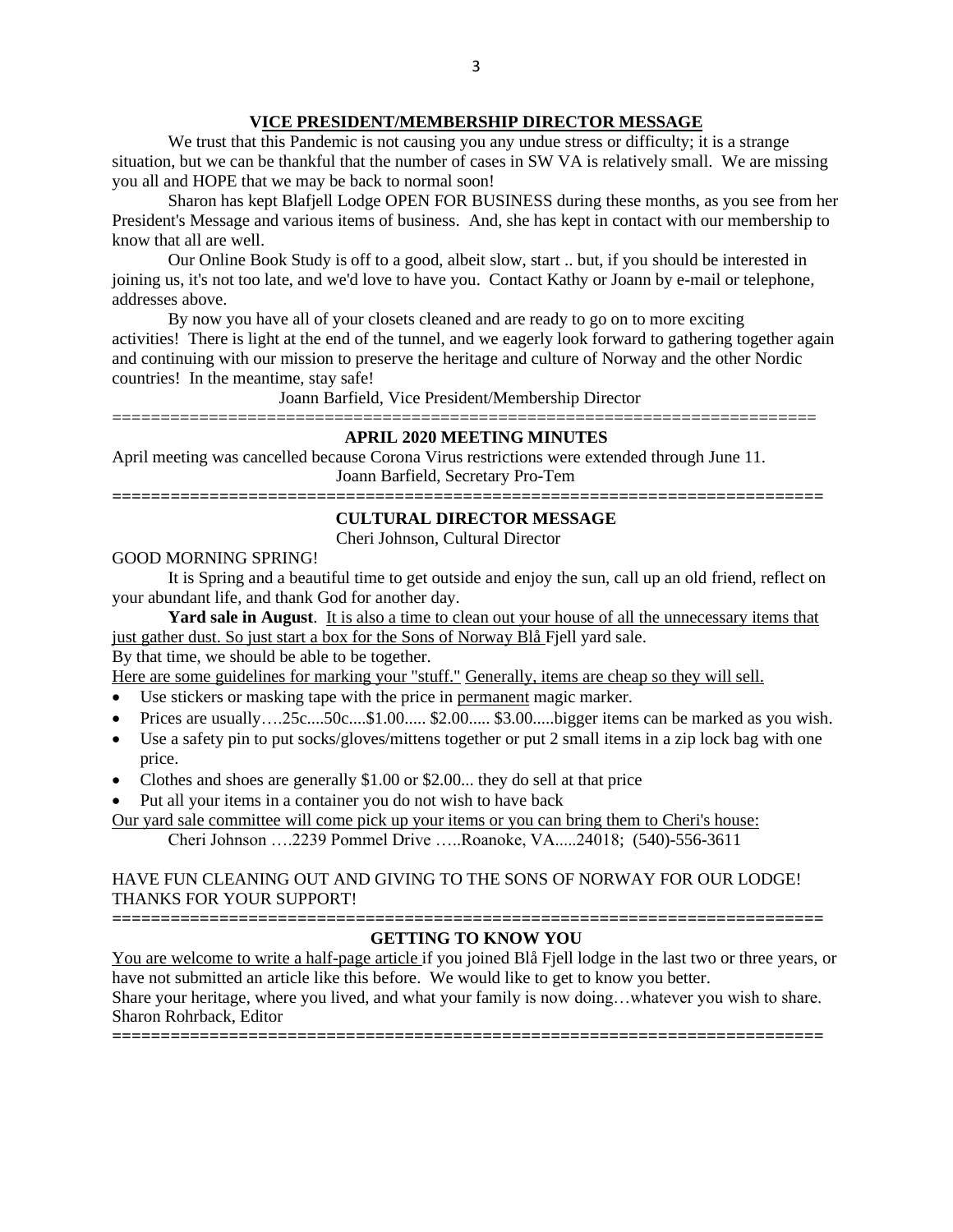#### **MEMBER MEMORIES From Gail Ofte-Atha**

#### **(how the cholera plague in Norway affected her great-grandmother, Bente).**

*(Insert from Sharon: Bente Marie is Gail's great-grandmother; Bente's sister died from the cholera with rest of the family. Martha Malene Asphaug is Gail's grandmother. Ingeborg Asphaug Ofte is Gail's mother.)*

In 1848, a Dutch schooner arrived at the port in Bergen, Norway. The watchman's wife (he was protector of the port) is said to have washed the crew's clothing. Thus, began the pandemic of cholera that ended 605 lives.

Among those who were lost were all my great grandmother's family **except for Bente Marie Bakke** who was seventeen years old at that time. A visit from her sister's boyfriend brought cholera into the family. Bente's uncle claimed Bente's inheritance for himself and he placed Bente alone on an island to tend sheep.

Before being taken to the island, Bente hid her Lutheran catechism in the bosom of her dress. Not being permitted to attend her family funeral, she watched as their caskets were taken by boat to Bergen to be buried. It has been told that faith in God and her catechism sustained Bente during that lonely time.

Finally, Bente married and sadly her husband and oldest son died in a storm at the sea. As a widow, her sheep gave her the means to provide for her children. When her barn burned, her neighbors helped her rebuild. At her loom, she dyed and wove material to be sold. My aunt Hermina (Bente's grand daughter) said one was likely to hear the clacking of her loom all night long.

Like her daughter, my grand-mother Martha Malene Asphaug helped at the birth of the babies. When infants were in distress, they baptized them. Needless to say, the minister was displeased with this practice. Bente Marie and Martha Malene did not hesitate to criticize ministers' sermons. My cousin, Annamor recalled that when a minister came for his periodic home visit, one heard Martha Malene's voice (not that of the minister) as she loudly expounded on the Bible she knew so well.

Some persons feared Bente as she seemed to have power over animals, i.e. commanding them to sleep etc. Before Bente died at the age of 91, she said her legacy would be that her descendants would have faith in God -- and so we do.

Though Martha Malene was bedfast in later years she said her purpose in life was to pray for others. Annamor said to me "oh how our Bestemor (grandmother) could pray. She died was she was 91 years old.

**My cousins and I have noted that women in this family are strong-willed, outspoken, and they endure in difficult times as their faith in God assures them a firm foundation throughout their lives.**

**So, faith in God and the wisdom of our forebears can sustain us as we endure today's pandemic, COVID 19**.

#### **========================================================================= WHAT I LIKE ABOUT SONS OF NORWAY (SON) INTERNATIONAL**

(Various members can volunteer to put their own statement in our monthly newsletters

### **From Bob Rohrback**

There are several things I like about my membership in the Sons of Norway.

First of all, in a time when Sharon and I have so many different things going on in our lives/schedules which separate us for hours at a time, our membership in the Sons of Norway allows us to participate jointly in thus activity. I enjoy being able to attend and participate in our monthly lodge meetings and lodge activities, such as Local Colors.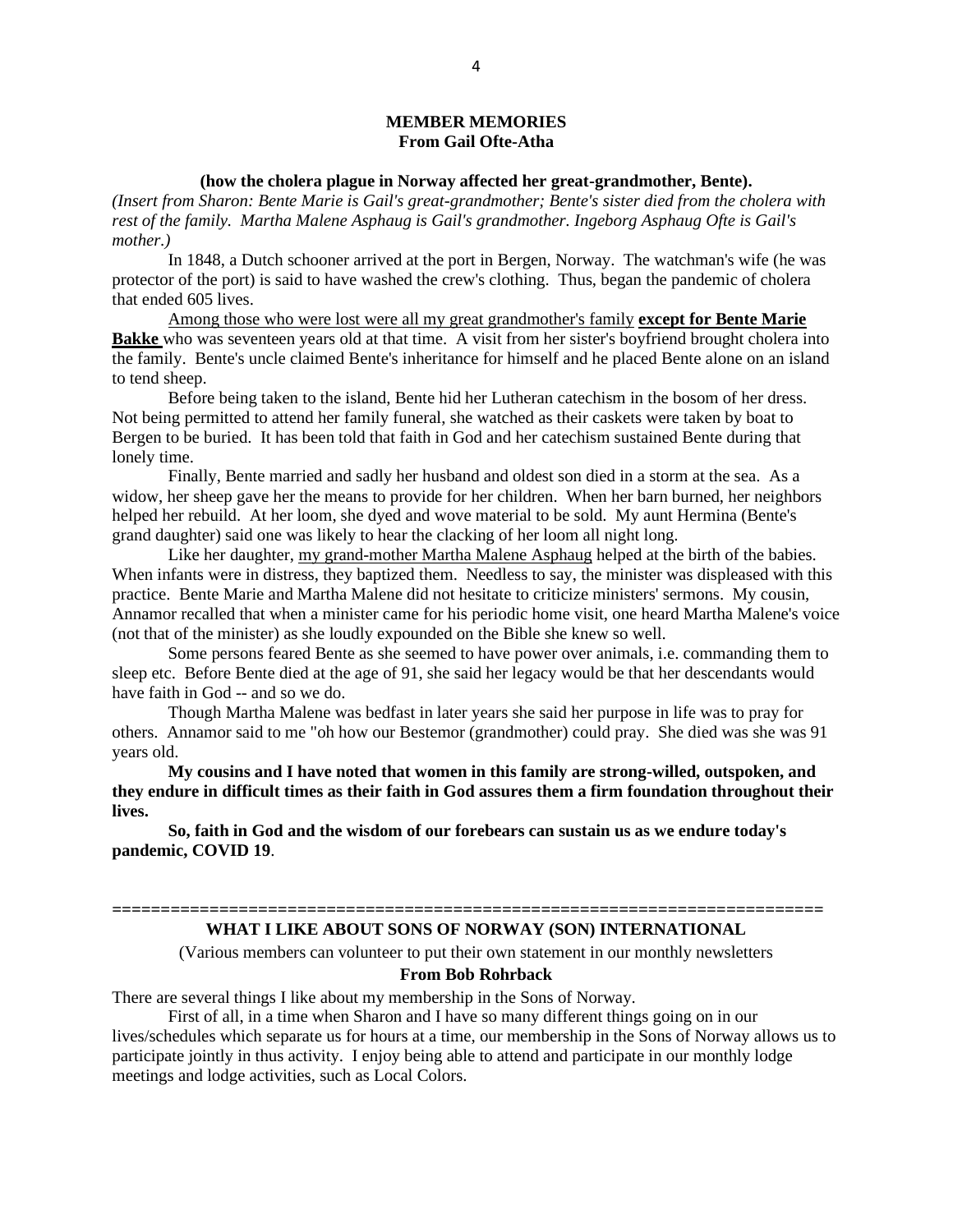I also enjoy the company of the many friends we have made since we moved to the Roanoke area and joined the lodge in 2005. We have made some close friendships since we have moved here, and making these friendships has certainly helped us, especially Sharon who had never lived in this area before, acclimate to the area.

I also enjoy the tremendous foods that are served at our lodge activities. I am no stranger to lefse since my late mother-in-law made this terrific dish for us. However, I have discovered additional great Scandinavian foods, including cheeses, cookies, cakes, and other foods that are regularly served at our lodge functions.

Finally, although I am of mostly German heritage, I enjoy learning about the different Scandinavian cultures and the history of the Scandinavian countries and peoples. I now have a much greater appreciation for how difficult it must have been for the Norwegians and other Scandinavians to pack up, leave their native countries, and move to what is now the United States. I am impressed by their courage and spunk.

Bob Rohrback

### **========================================================================= BLA FJELL BOOK STUDY**

The Book Study group is reading **"From Scandinavian Shores- Immigrant Culture and Stories From Our Nordic Family Histories" by J.B. Hove.** This is an attempt to explain how ancient and more recent immigration periods formed our unique Scandinavian culture. This book is written from the perspective of ordinary men and women who were not part of the upper class. I might add that this book touches on the painful hardships that the immigrants endured in order to come to The New World, whereas other writers (Moberg and Rolvaag) have described the **incredible** sacrifices in greater details .. again, we should be ever mindful of the gift given to us by our forefathers! The chapters go through page 214, are in large print, and each chapter is about 15 pages long. Footnotes are explained following the last chapter. I (Sharon) am finding this book very interesting, and not overwhelming. Kathy Clark provides questions two chapters at a time. We use Reply All to share our answers and any other comments with each other. Chapter titles are: A New World, Melding, Egalitarian, Nordic Roots, Plundering, Dark Ages, Plague, The Wolf, Soldiers, Frey and Witches, Worship and Reading, Women, Courting, Rigid Classes, Self-Sufficient. Submitted by Sharon Rohrback, Book Study member.

### **========================================================================= NORWAY'S SYTTENDE MAI CELEBRATION: MAY 17 Constitution Day**

This year, Norway's celebration has been cancelled because of COVID-19 virus. Small celebrations may be celebrated elsewhere.

**1. From the "Scandinavian News" Magazine**. This excerpt was also posted in the April newsletter. Norway is the Nordic country with the earliest National Day. This is the 115th celebration. The Norwegian Constitution, separating Norway from Sweden, was signed at Eidsvoll on May 17, 1814. But the union with Sweden did not end until 1905 - marking the beginning of a truly independent Norway.

#### **2. Information from Sons of Norway Mini Presentation #312**

Syttende Mai! The name sounds like a fanfare. The celebration is associated with flags, parades and marching bands—hoorays, ice-cream and balloons—salutes, parties, fireworks and patriotism. This description brings to mind the 4th of July celebration in the U.S., but most of these parade participants are children, the hoorays sound more like hurrahs, and people in the crowd wear colorful folk costumes. The scene is **Norway, the date May 17, and the event: the Norwegian Constitution Day.**

The Norwegians have reason to celebrate. For more than 400 years their country was the weaker partner in a union with Denmark. Norway became an insignificant state on the European map, exploited by autocratic Danish kings. Then came "The Year of Miracles"—1813—when the outcome of the Napoleonic wars broke up the established power structure in Europe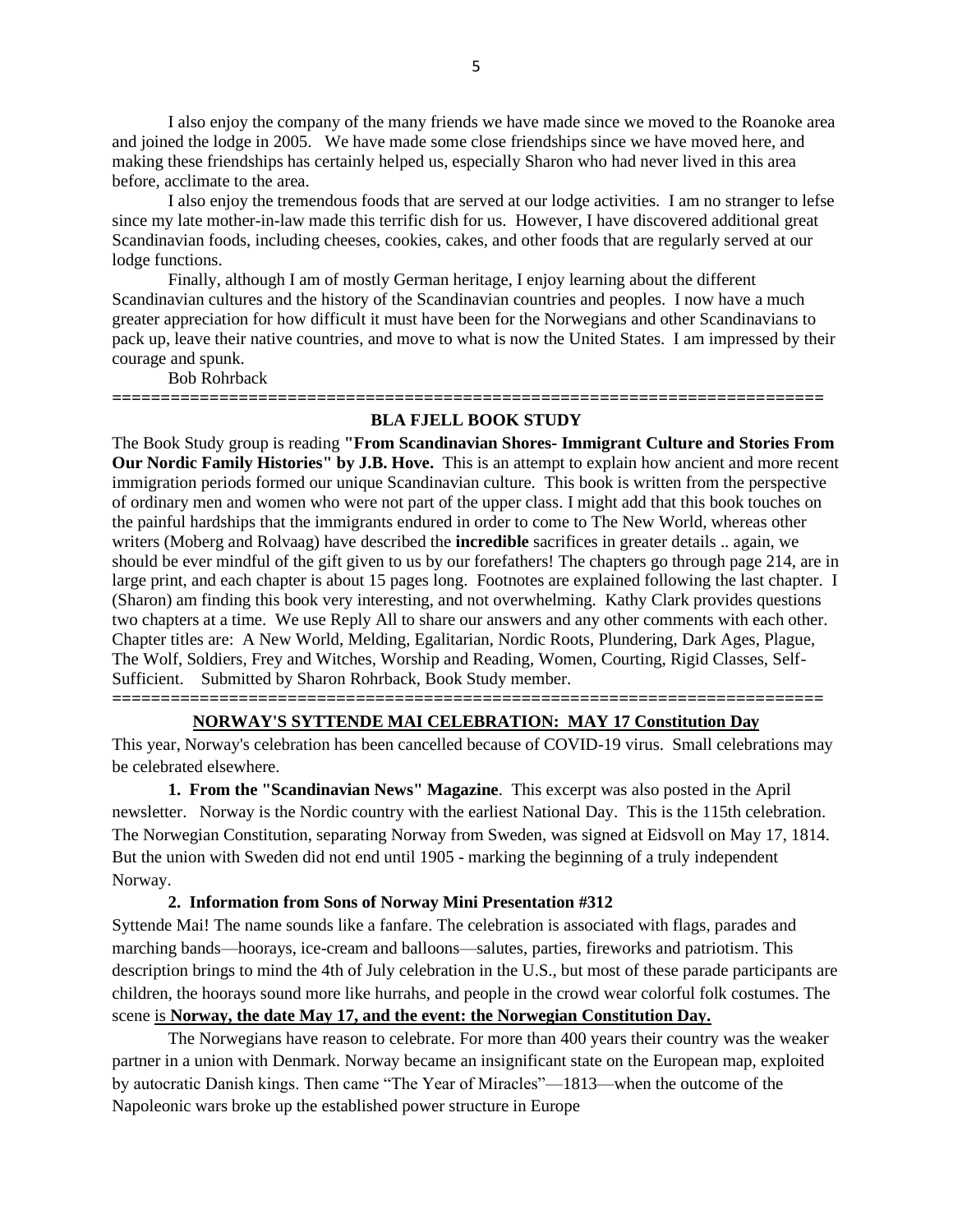The Danish king, who had sided with Napoleon, was forced to cede Norway to Sweden. No one asked the Norwegians, who were outraged at the thought of their country being given away like a piece of Danish property. Equally outraged was the heir to the Danish throne, who at that time was governor of Norway. He sided with Norwegian leaders and a constituent assembly was called.

With the constitution establishing Norway as a sovereign state, European politicians would have to be more respectful in their dealings with the country. The constituent assembly met at Eidsvoll (Ides-vohl) in April–May 1814. It was a young crowd—most of the leaders were in their thirties. Conservatives or liberals, they were all nationalists, well-informed about the ideals of the revolutionary French and American constitutions. It took the assembly of 112 one month to give Norway a constitution.

The country was establishing as a sovereign state and a constitutional monarchy ruled by the principles of liberty and democracy. It was the most liberal constitution in Europe at that time and was clearly inspired by the ideals which were defended in America.

The document was signed on May 17—Syttende Mai—1814, and Norway finally had the fundamental law that later would carry the nation safely through all times of crisis. The outcome of the swift Norwegian action early in 1814 was that Norway entered a union with Sweden in the fall of the same year—but not as a piece of land given away by the Danish king.

Thanks to the constitution, Norway had now become a sovereign state and an equal partner in the union. When this union was dissolved in 1905, Norway was well on the way to being re-established on the European scene. The Constitution of 1814 is the foundation of the growth of a society which today has one of the highest standards of living in the world. Syttende Mai is certainly worth celebrating!

**========================================================================**

### **CULTURAL ARTICLES**

### **MYRKUR'S NEW TRADITIONAL SOUND ON FACEBOOK.**

(Hampton Roads Lodge posting on Facebook)

Are you looking for some new music to listen to during quarantine?

Myrkur's new album "Folkesange" has many traditional Scandinavian sounds.

Myrkur (Amelie Bruun) - Danish composer, singer and songwriter, steers away from her usual dark metal to more soothing folk sounds in this album

=========================================================================

<https://www.youtube.com/watch?v=c277UL4iAC0> Æ

### **DID YOU KNOW RICK STEVES HAS NORWEGIAN ROOTS?**

(From Washington Lodge 3-428 Capital Viking April 2020)

Rick is definitely America's favorite travel expert. How did he become who he is today? When he was 14, he traveled to Norway with his family, and this memorable trip sparked his interest in travel. Read his story in a very interesting article in the Norwegian American newspaper. Access it online at [www.norwegianamerican.com/keep-on-travelin-with-rick-steves](http://www.norwegianamerican.com/keep-on-travelin-with-rick-steves)

=========================================================================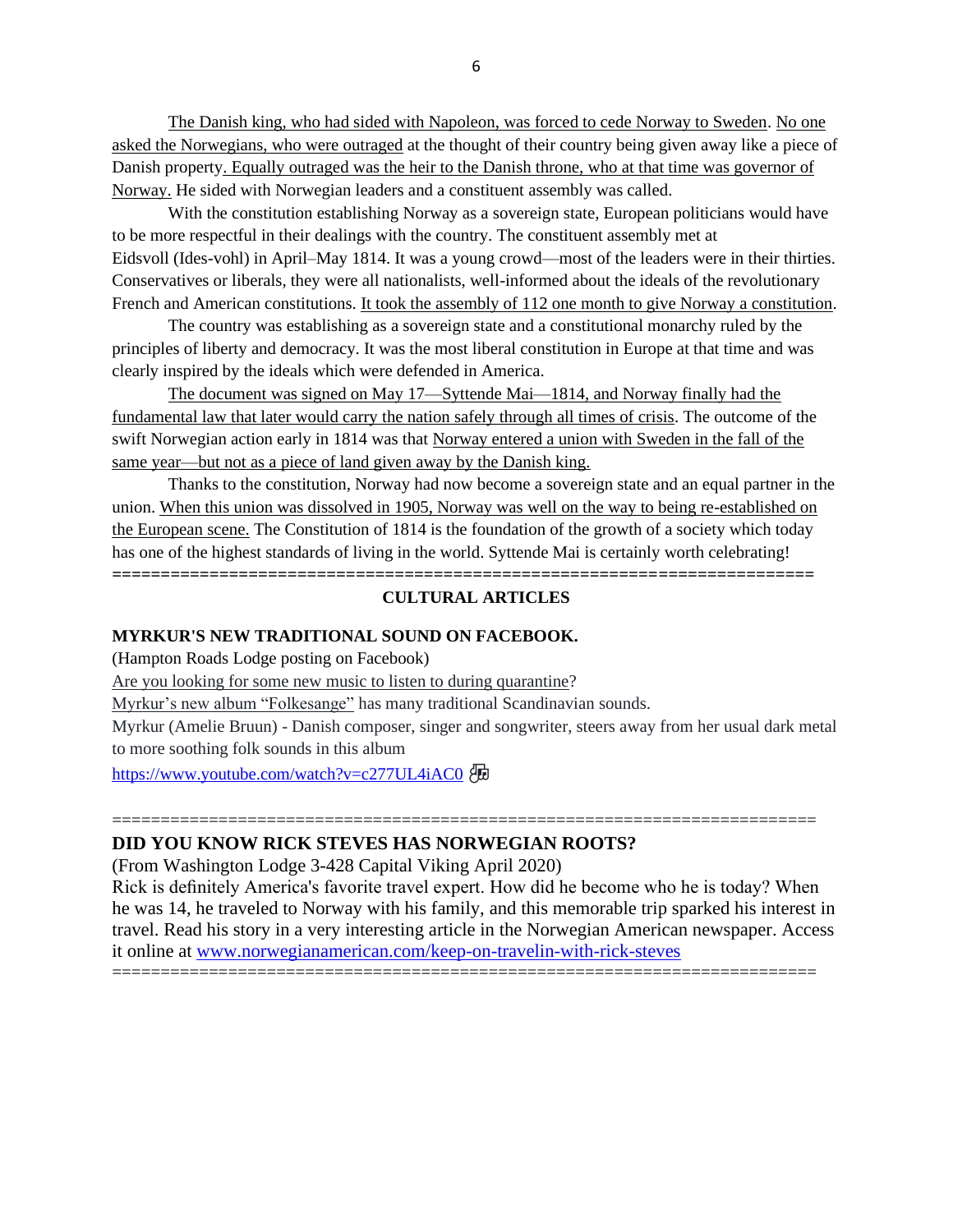### **Trollveggen, the Troll Wall. What a sight**

(Facebook "I Love My Norwegian Heritage" posting 4/7/2020)

One person commented: The Alnes farm from which the Lars Ahlness family got its name is in this valley-the Alps of Norway. The Alnes family had a 90 year lease on the Trollstigen top where they sold their carvings.



**=========================================================================**

## **HONORING AUTHOR MARGARETHE WIIG (1903-2002).**

(From Facebook 3/24/20 posting by Sons of Norway District 1 Norwegian Heritage and Culture)





**Margarethe Wiig is most famous for creating and publishing a 160-page book full of colored and B&W illustrated Sami-Norwegian ABC's in 1951.** A children's book of fairy tales, folk tales, nursery rhymes, poems and pictures. Margarethe Wiig (born April 9, 1903 in Bergen, died March 28, 2002 in Tromsø) was an educator and amateur photographer.

The ABC book for Northern Sami started in 1939, the goal was to make an ABC book in Northern Sami, based on the children's own culture. Plans for such an ABC book had already been laid in Karasjok (East Finnmark) in 1925, and many of the illustrations in the book were also made by children in Karasjok. For her work on the Sami language, in 1951, when the book was published after twelve years of work, she was appointed knight of the first class by the Order of St. Olav. She was also an active amateur photographer, and between 1924 and 1960 took several pictures in Finnmark which are preserved, among other things, in the Sami collections.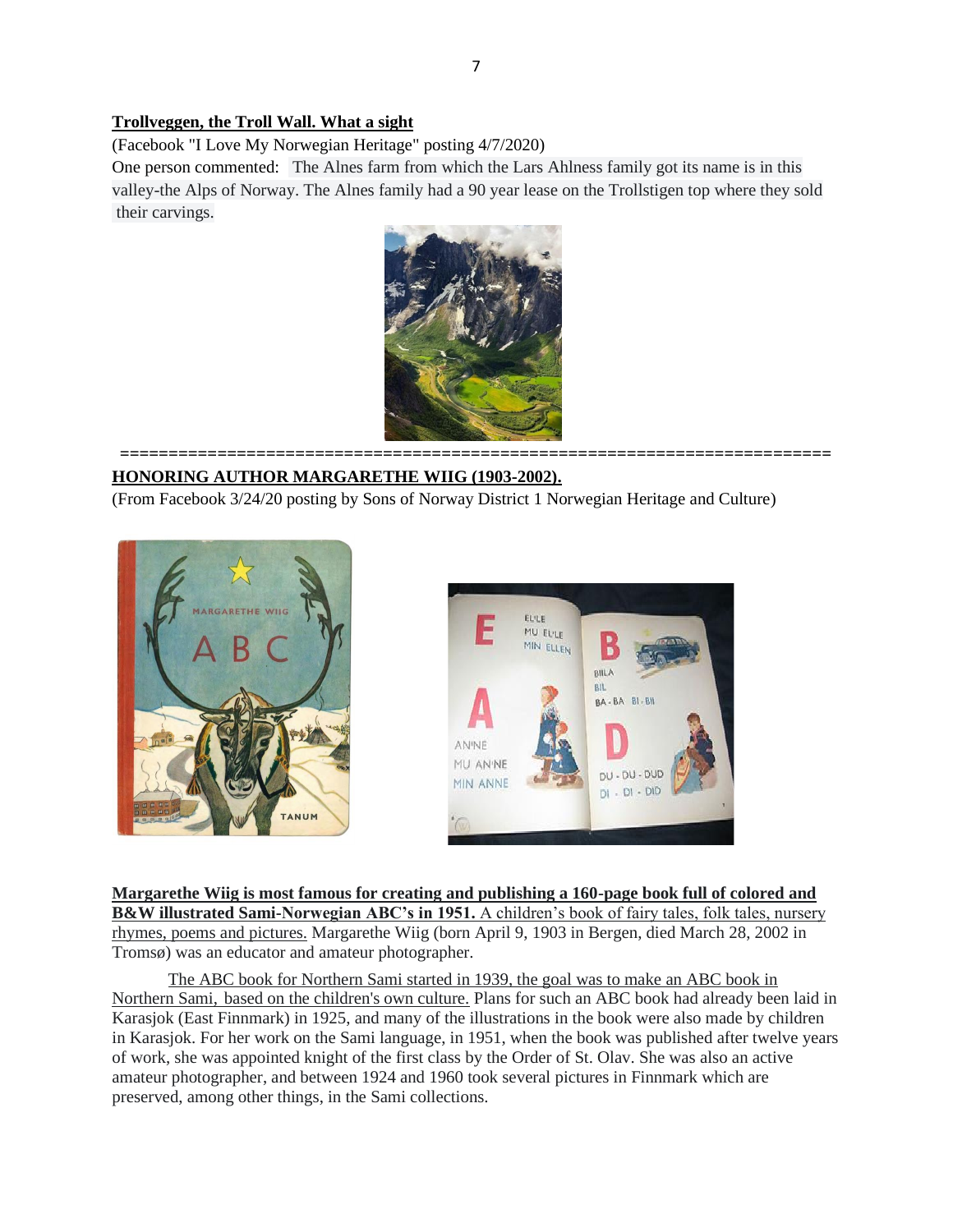According to Norwegian Wikipedia: The ABC book as the most important book in Sami textbook history. The book also became part of the big political game in the Nordic countries. On page 41 of the ABC book, there was a drawing that showed a map of the Northern Calotte, which showed that it covered the same in both Norway, Sweden and Finland. In the Cold War, this was controversial, and Wiig was called in for a meeting with the Ministry of Church and Education and the Ministry of Defense. The problem was that the map showed that the Sami were also present in Finland, a fact that the authorities would not include in the book. Initially, there was resistance to using the book in schools. The ABC book was still in use in many schools and many Sami and Sami-Americans have fond memories of the book as they grew up.

# **SURSTROMMING IS STINKIEST FOOD ON THE PLANET (Use the link to Youtube to watch the humorous film)**

**=========================================================================**

This article was copied from the Hampton Roads Lodge Facebook page. Thank you, Robin Lambert, for helping me by finding and providing the Youtube link to copy into this).

Set your cursor on the link, right click the mouse and choose Open hyperlink.

Not easy to watch the family reactions, but he passed the challenge. He had to be on camera to prove he took the challenge. Sharon

**[Stinky Fish Challenge -](https://www.youtube.com/watch?v=e-qflm0APTk&fbclid=IwAR3C4OXdFv2ig0xQeGNOnzW3uSuvRWW6xc5dSHoDlKwou31qfWEZkzb511Y) Surstromming - Joe McCloskey Jr - Colorado Springs)**

**https://www[.youtube.com/watch?v=e-qflm0APTk](https://www.youtube.com/watch?v=e-qflm0APTk&fbclid=IwAR2_hp0vJ2R-3ydVNIbVedxTU6E0IkJRyCmHpD1gmszFkpjpQKMYVQaPd-A)**



Surströmming (pronounced ['sɨiːˌstrœmːɪŋ]; Swedish for "sour herring") is a lightly-salted fermented Baltic Sea herring traditional to Swedish cuisine since at least the 16th century.

The Baltic herring, known as strömming in Swedish, is smaller than the Atlantic herring, found in the North Sea. Traditionally, the definition of strömming is "herring fished in the brackish waters of the Baltic north of the Kalmar Strait". The herring used for surströmming are caught just prior to spawning in April and May.

During the production of surströmming, just enough salt is used to prevent the raw herring from rotting while allowing it to ferment. A fermentation process of at least six months gives the fish its characteristic strong smell and somewhat acidic taste. According to a Japanese study, a newly opened can of surströmming has one of the most putrid food smells in the world, even stronger than similarly fermented fish dishes such as the Korean hongeohoe or Japanese kusaya.

At the end of the 1940s, surströmming producers in Sweden lobbied for a royal ordinance (Swedish: förordning) that would prevent incompletely fermented fish from being sold. The decree that was issued forbade sales of the current year's production in Sweden prior to the third Thursday in August. While the ordinance is no longer on the books, retailers still maintain the date for the "premiere" of that year's catch.

**==========================================================================**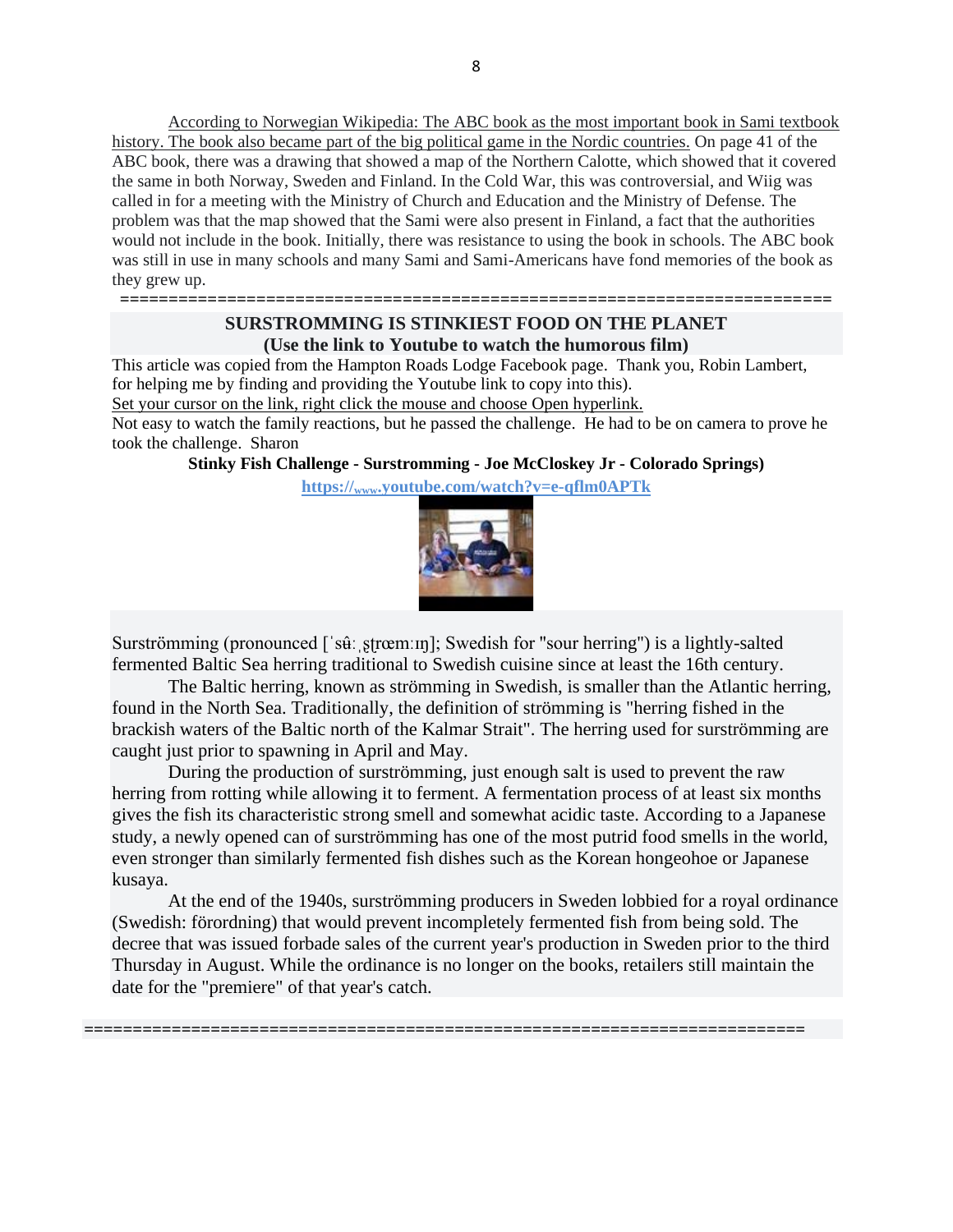**========================================================================== NORWEGIAN RECIPE**- **from Cheri Johnson HAVREFRES** Oatmeal Cookies) Simple easy recipe **Ingredients** 1 stick of butter, less 1 T. 2/3 c. sugar 1 1/3 c. oats **Instructions** Cream butter and sugar

Pour in oatmeal and stir well Use 2 teaspoons to form cookies Place dough 3" apart on ungreased cookie sheets/parchment paper

Bake at 375 for 10 - 12 minutes Let cool on cookie sheet before removing



**SONS OF NORWAY INTERNATIONAL (SON) HISTORY FOR 125 YEARS 1895-2020**

Entries copied from sofn.com Front Page Tab "125 Years" 1895-2020

## **The text for March, April, and May**

Sorted by month, descending day within that month--so event years shown will vary)

**March 14, 1856**: Founding member Knute Rasmussen was born in Trondheim. Later he became a member of the **original Nidaros Lodge No. 1**, a member of the first board of directors and served as the financial secretary of the Nidaros Lodge.

**March 17, 1901**: The sixth legislative session finalized the constitutional and legal structure of SON. Luncheon bill for all 33 delegates was \$6.60.

**March 31, 1897:** Daughters of Norway of the Midwest, an independent sister organization SON, was established in Minneapolis.

**April 24, 1900**: The Third SON Lodge, Dovre 3, was established in Northeast Minneapolis.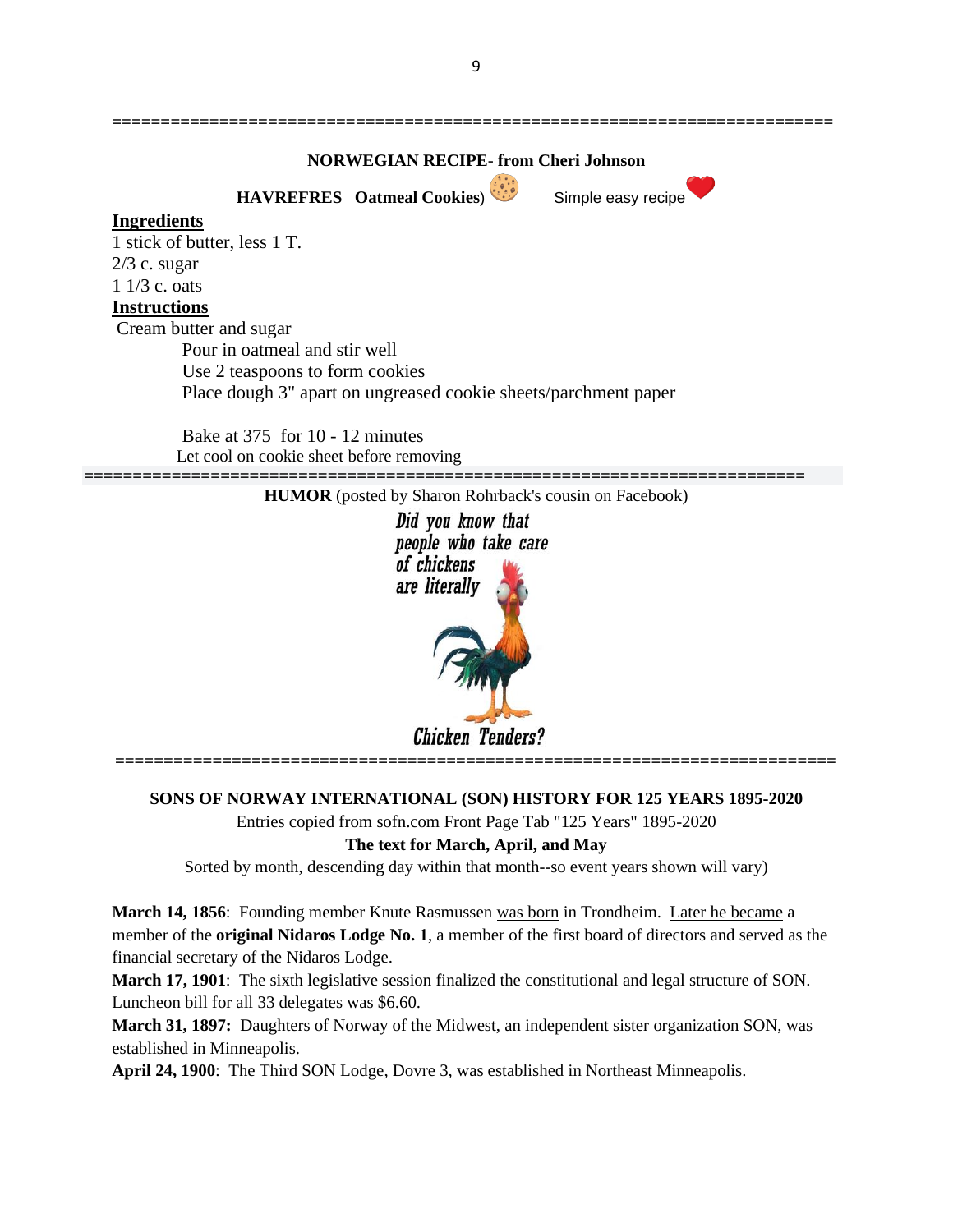**April 25, 1903**: An independent group operating in Seattle established itself as a SON lodge modeled after the Midwest organization. Although the two groups were not yet officially linked, it marked an important first step toward bridging the gap between the communities between the Midwest and the Pacific Northwest.

**April 27, 1940:** Leaders from SON and other prominent figures in the Norwegian-American community formed Norwegian Relief, Inc. to provide assistance to Norway following its invasion and occupation by German forces in WWII.

**May 27, 1939**: Crown Prince Olav of Norway visited Minneapolis to dedicate a monument erected by SON in honor of Martin Zakarias Toftezen, an early Norwegian pioneer in the United States.

**May 26, 1966**: The SON Foundation was established as a separate non-profit corporate entity to support the organization's charitable and educational causes.

**May 29, 1900:** The first SON convention took place. It was followed by several additional legislative sessions throughout the remainder of the year to formalize the organization vision and objectives.

### **========================================================================== THE VIKINGS CLOSING IMMEDIATELY AND PERMANANTLY**

(This was posted April 8, 2020 on Facebook.)

(LOV=Land of the Vikings Third District conference and retreat center in Pennsylvania) It is with deep sadness that I inform you that Land of Vikings, despite all our efforts, will be closing permanently and immediately. You may direct any questions or concerns to the Sons of Norway Third District Board. Thank you to all of you who have supported us through the uphill battle, and we will always hold the memories of LOV dear to our hearts.

Sincerely, Maureen Cooper

### **========================================================================== THIRD DISTRICT PRESIDENT MAY 2020 MESSAGE**

Hello District, 3 Members. Peace and strength in the days ahead.



During these unprecedented times, I worry about my loved ones, hoping my children and grandchildren remain healthy and safe. I worry about my daughter who risks contracting COVID-19 while working long hours as a health care professional in an effort to help as many residents, neighbors and strangers as possible.

I also worry about my friends and neighbors who have been laid off. My granddaughter as a small business owner. My son who teaches and his worry over his students. My second son who is in an essential business and is out in the public daily. I worry about my lodge members knowing the age of most of

our membership and how older adults may be particularly susceptible to the respiratory illness. If we continue to shelter in place and stay at home, we can help lessen the spread of this terrible virus. It's not easy, but I'm trying hard to remember patience is a virtue. I try to remind myself, these days filled with uncertainty and stress, will eventually pass. In the coming weeks or months, life will return to normal

We'll not forget these times, but better days will return. We'll have regular lodge meetings again, we'll have special programs again, we'll meet with each other outside our meetings for lunch or events, we'll remember those who were the frontline hero's keeping us safe. And we won't forget any whom we've lost.

**The 8th of May is Liberation Day, marking the end of Norway's occupation during World War II.** Liberation Day, known in Norwegian as **Frigjøringsdagen**, is marked every year in Norway on the 8th of May. It is known in some other European countries including the United Kingdom as Victory in Europe Day, or VE Day. It marks the anniversary of the day when Nazi Germany forces withdrew from Norway and the war came to an end. The occupation had begun on 9 April 1940, so Norway had